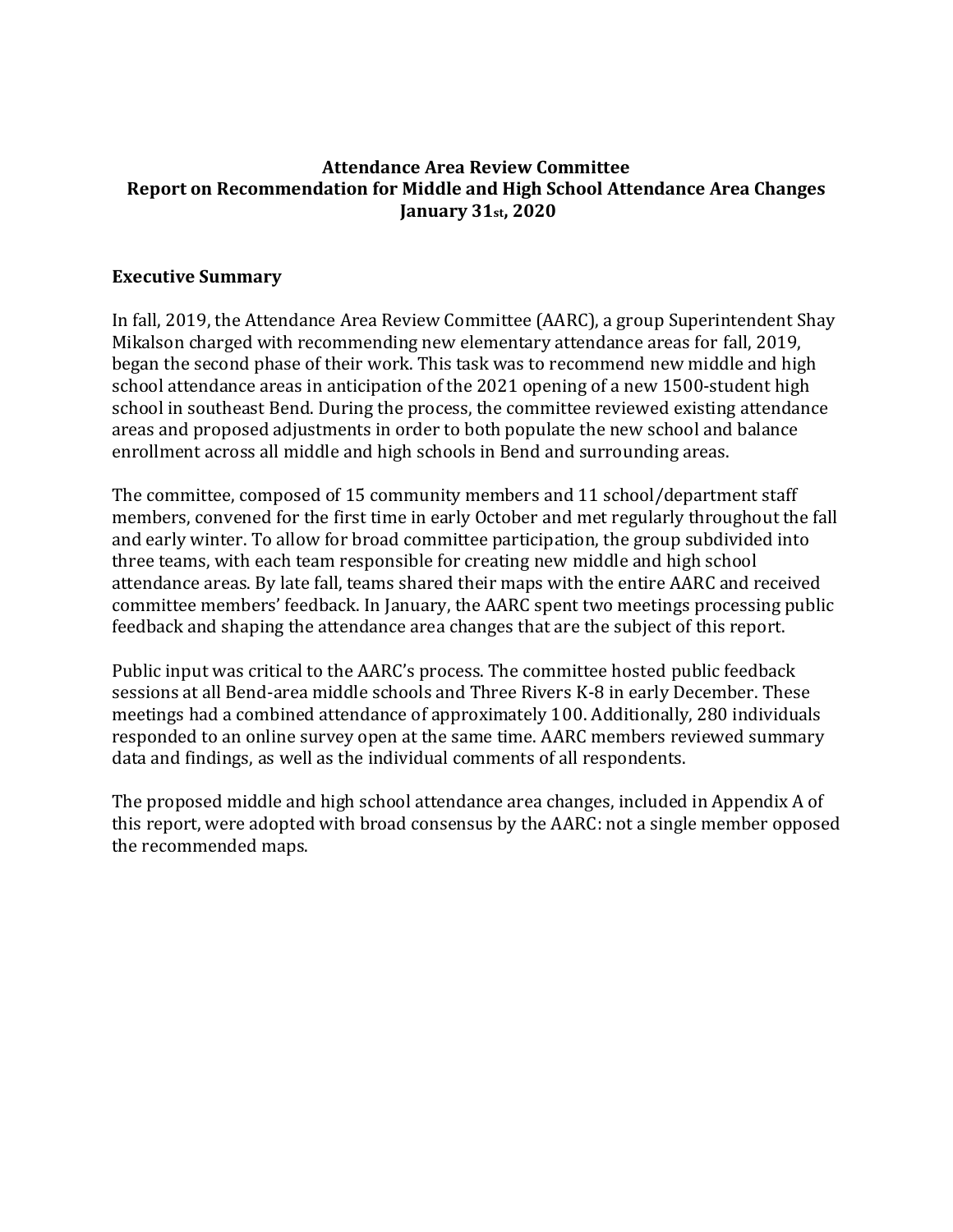## **Introduction**

In May, 2017, voters in Bend-La Pine Schools once again demonstrated their support of our growing school district by passing a bond that included construction of both a new elementary school and a new high school to meet both current and anticipated future overcrowding caused by decades of continued enrollment growth.

In the fall of 2019, two years before the opening of the new high school in southeast Bend, all three large neighborhood high schools were above or near capacity. In addition, two middle schools were at or near capacity, so there was a need to better balance enrollment across the middle schools, as well.

Each time a new school opens, student attendance areas are reviewed and redrawn. And as the district experiences growth, the district also reviews attendance areas to help keep school sizes balanced. This has happened often in Bend-La Pine Schools over the last two decades.

After the passage of the 2017 construction bond, in order to populate the new schools and to balance enrollment across the district, the superintendent charged district staff to create a broad-based attendance area review committee. This group would be responsible for proposing new elementary attendance areas by January, 2019, to go into effect in Fall, 2019; and new middle and high school attendance areas by spring, 2020, to go into effect in fall, 2021.

## **Process Overview**

District leaders began the process by establishing the Attendance Area Review Committee (AARC). In addition to a press release from the district, schools distributed information in newsletters and other communication. 29 staff and 54 community members applied. Ultimately, the team selected 15 community members, representing 10 different elementary school areas; and 11 staff, representing 9 different schools/departments.

Working with the school board's guidance and gathering public input in the fall of 2018, the AARC established five priorities to guide decision making. The first and most important was to balance enrollment across all neighborhood schools. The other four were as follows:

- Safe biking and walking routes to schools;
- Natural, geographic, physical, and traffic considerations related to car and bus travel;
- Socio-economic balance and demographic equity, including race; and
- Family connections to neighborhood schools.

## *Middle and High School Process: 2019-20*

In order to maximize involvement of all committee members, the AARC divided into three workgroups. Each workgroup studied common data that included enrollment projections,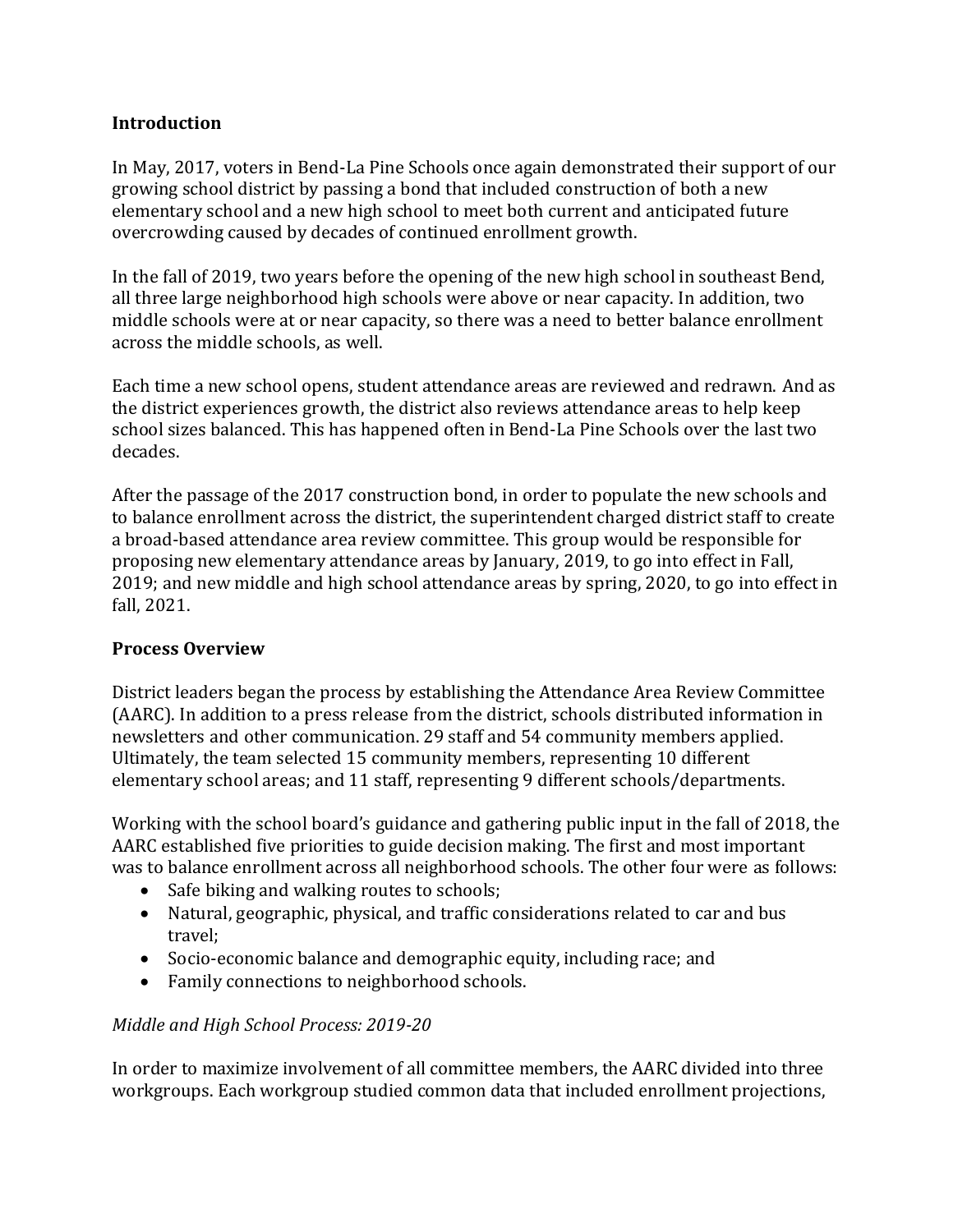building capacity needs, target enrollment, traffic patterns, student walking zones, socioeconomic and race/ethnicity data, and historical attendance area lines. The groups were then charged with independently creating their own maps of new attendance areas.

At the start and/or end of meetings, the group came together to ask questions or to share data. Of particular interest were insights gained from other attendance area change processes. Current committee members who had served on previous teams shared insights and helped the committee find data that had been useful in the past.

Workgroups met multiple times throughout October and November, then shared their maps with the entire AARC for feedback and questions. In December, committee members shared the draft maps in public meetings held at every Bend-area middle school and Three Rivers K-8. The public was also invited to provide feedback on the maps in an online survey. After these public meetings, both a small representative subcommittee and the entire AARC met in January to review all the feedback and to further revise the preferred draft map.

*On Tuesday, January 21st, 2020 the committee reached consensus on a final recommendation, with no committee member expressing an objection to the proposed map.* 

# **Communication and Public Participation**

Among the core values of Bend-La Pine Schools are operating with transparency and including staff, students, families, and the community at large in decision-making processes. The current attendance area review process has been no exception.

The first step of the district's communication outreach was the solicitation for applicants to the AARC. As noted earlier in this report, the district received a large number of applications from both community members (54) and staff (29). Committee facilitators chose participants from a wide variety of attendance areas, with a wealth of both professional skills and personal interests in the process.

The AARC hosted forums during the first week of December at all Bend-area middle schools and Three Rivers K-8. At these forums, team members provided information about their proposed maps, answered questions, and solicited community feedback. Approximately 100 individuals attended the forums, and 280 individuals completed the second online survey. Both a summary of the overall results and a spreadsheet with all comments from participants were shared with the AARC in December, prior to their early January meeting.

In summary, including both online and live feedback, the AARC had the opportunity to receive information from between 100-380 individuals (the range is large because the district did not track whether individuals provided feedback more than once).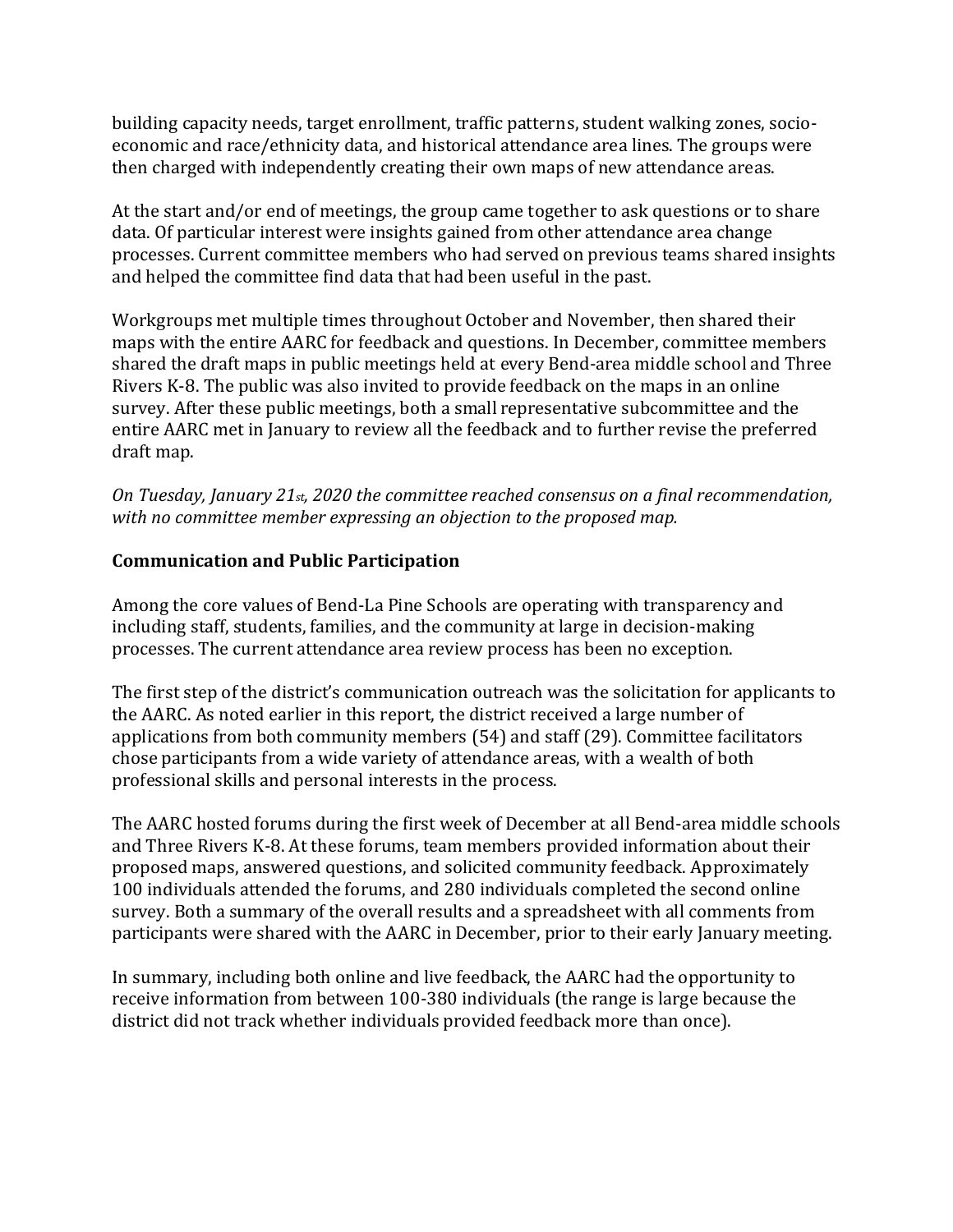## **Attendance Area Recommendation**

The AARC's recommended attendance areas for middle and high schools, beginning in fall, 2021, are included in Appendix A to this report. The recommended changes alter boundaries for 203 middle school students and 741 high school students. (Note: While more than 741 incoming high school students live in impacted neighborhoods, the new high school will open with only grades 9 and 10. So students currently in grades 9 and 10 will NOT be affected by the changes.)

The committee recognizes these changes may present challenges to students, families, and staffs. However, the recommendation allows the district to balance enrollment across middle and high schools, forestalling the need for construction of additional schools for as long as possible and providing opportunities for more equitable programming across our schools.

# **Continuing Challenges**

Perhaps the largest challenge the AARC faced reflects the district's outstanding schools: with 280 online surveys completed, most families expressed interest in staying at their current schools. While respondents welcomed an additional high school to address overcrowding, they were happy with the schools their students currently attend.

The committee faced other challenges, as well. While the AARC worked diligently to create a map that reflects its priorities, the committee also acknowledges that not every individual's goals for the process were achieved. In summarizing the results of the December online survey, we identified several themes:

- **Minimize disruptions:** Responders wanted the committee to select the option that creates disruption for the fewest families. This was mentioned across the board.
- **Focus on commuting safety/efficiency, especially concerning major roadways:** Some specific areas of concern were traffic on Brookswood and Reed Market, potentially long commutes to Bend High and/or Summit, crossing Hwy 20 in NE Bend to go to Mountain View, and crossing 3rd Street to get to Bend High or Pilot Butte.
- **Don't ask families who recently switched boundaries to switch again.**
- **Keep neighborhoods together.**

In order to address concerns about minimizing disruptions, the AARC struggled to also meet the goal of avoiding changing boundaries for those who have switched schools in the past. This was particularly true for some families in the Brookswood area.

# **Transitions**

Because balancing enrollment across schools, particularly across high schools, is such a high priority for the district, district leaders made decisions in advance of committee work